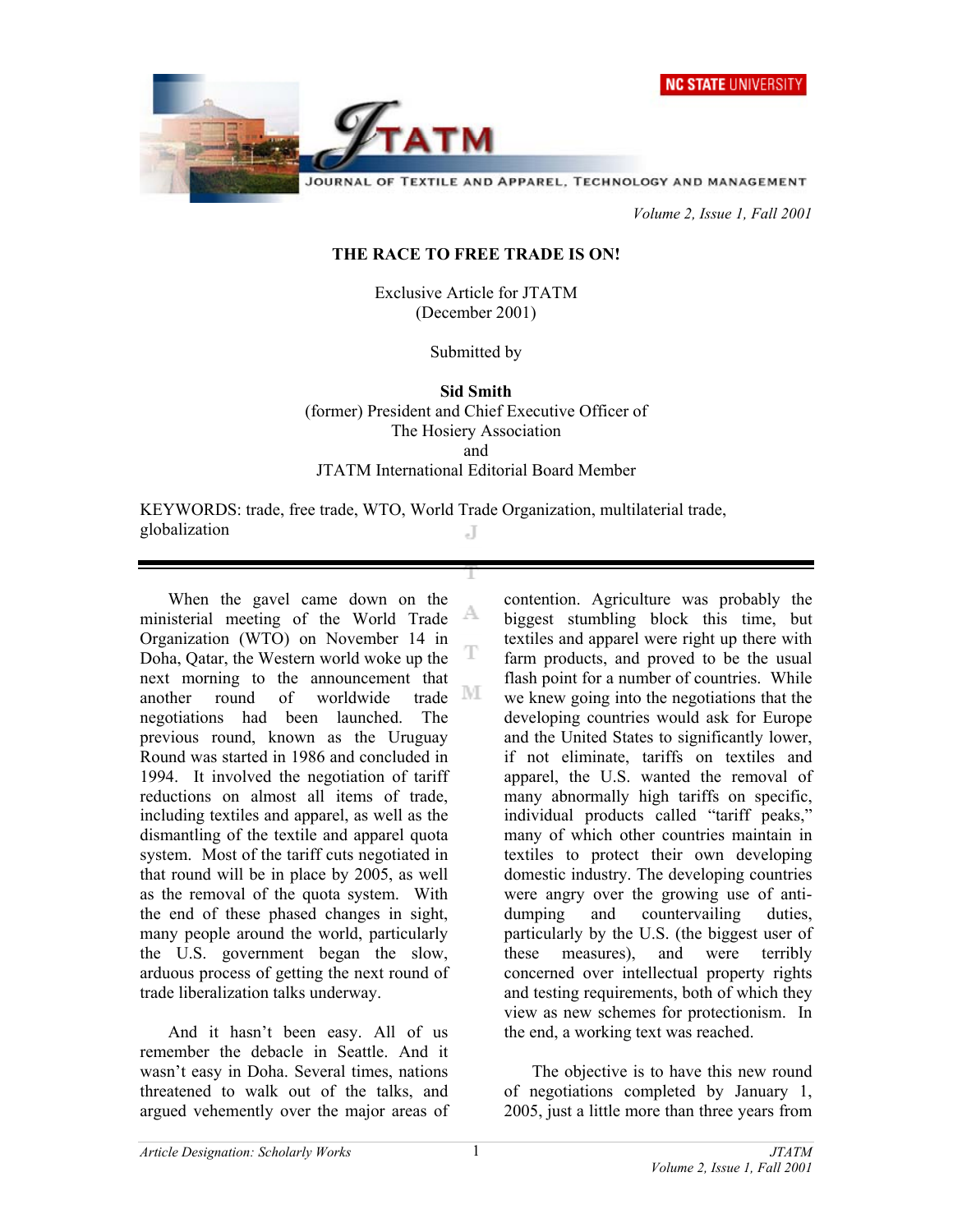now. So, it's clear that the annual tariff cuts we have been phasing in since the Uruguay round will be continued in some form. But how much is the question. There is talk about a "zero for zero" approach. In other words, if a country is willing to give us zero tariffs on imports into their country in a specific category such as textiles, would we be willing to reciprocate by giving that country zero tariffs on textile imports from them into the U.S.?

 But focusing on the new round of multilateral trade negotiations is only one small part of the picture. The United States has been engaging itself in free trade agreements (FTAs) at an ever increasing rate. First it was Israel. Then Canada and Mexico joined us for the North American Free Trade Agreement (NAFTA). Last year, we put into place FTAs with the CBI and sub-Sahara African countries; this year it was Jordan.

 So, as the industry adjusts to absorbing the last provisions of the Uruguay Round and NAFTA, now we begin the process of phasing in free trade with the 24 countries of the Caribbean and the 48 countries of sub-Saharan Africa. And while most people are focusing on the impact of NAFTA and CBI, the sub-Saharan provisions may be the most liberal of any agreement covering textiles and apparel, ever signed by the United States. And before it's all over with, Jordan may be a "sleeper" in size and scope that nobody expected.

 But as the ad on television says, "But wait, there's more!" For a number of years, the United States has given preferential tariff treatment to products from the ANDEAN countries of Colombia, Ecuador, Bolivia, and Peru, but textiles and apparel have not been included. But now, just as the Caribbean nations were negatively impacted by our special preferences to Mexico in NAFTA, the ANDEAN countries are crying foul in regard to our relationships with Mexico and the Caribbean. They want an FTA of their own with us. And you know they will get it, because they have a legitimate argument based on what we have given other neighboring countries. But, Peru

doesn't want to wait. They are pushing the U.S. about a separate FTA with just them.

 Negotiations between the United States and Chile have been ongoing since NAFTA passed. At first, Chile wanted to join NAFTA as the fourth member. But now it looks like a separate FTA between them and us is what will happen. Meetings have taken place on almost a monthly basis between the two countries, and the negotiators are closing in on finalizing an agreement before the end of this year.

 The FTAA of all of the Americas is also making more progress than most people are willing to admit. Representatives from the 34 Western Hemisphere countries have been meeting on a regular basis and have organized 9 negotiating and 4 nonnegotiating groups to work on the text of an agreement. A whole series of harmonized customs procedures have already been adopted by all 34 countries, including the United States. The new customs facilitation and transparency measures went into effect on January 1, 2000 and clearly show the degree of cooperation and commitment that the countries have for establishing a Free Trade Area of the Americas. Negotiators are already opening up various text for public comment and have already adopted a calendar for negotiations well into the Spring of 2002. The original target announced for having an FTAA in place was December 31, 2004. That's only two years away.

 Singapore will probably be next. Remember the rush at the end of the Clinton administration to try to get that FTA approved? It was delayed, not over the content of the agreement, but the implementation schedule. Many felt it was too quick. But most observers feel it will be back, approved and in place sometime in 2002.

 And while it is not a true free trade agreement, the trade agreement signed by the President on October 16 to give normal trade relation status to Vietnam will prove to be a significant event. It does afford Vietnam regular duties on imports into the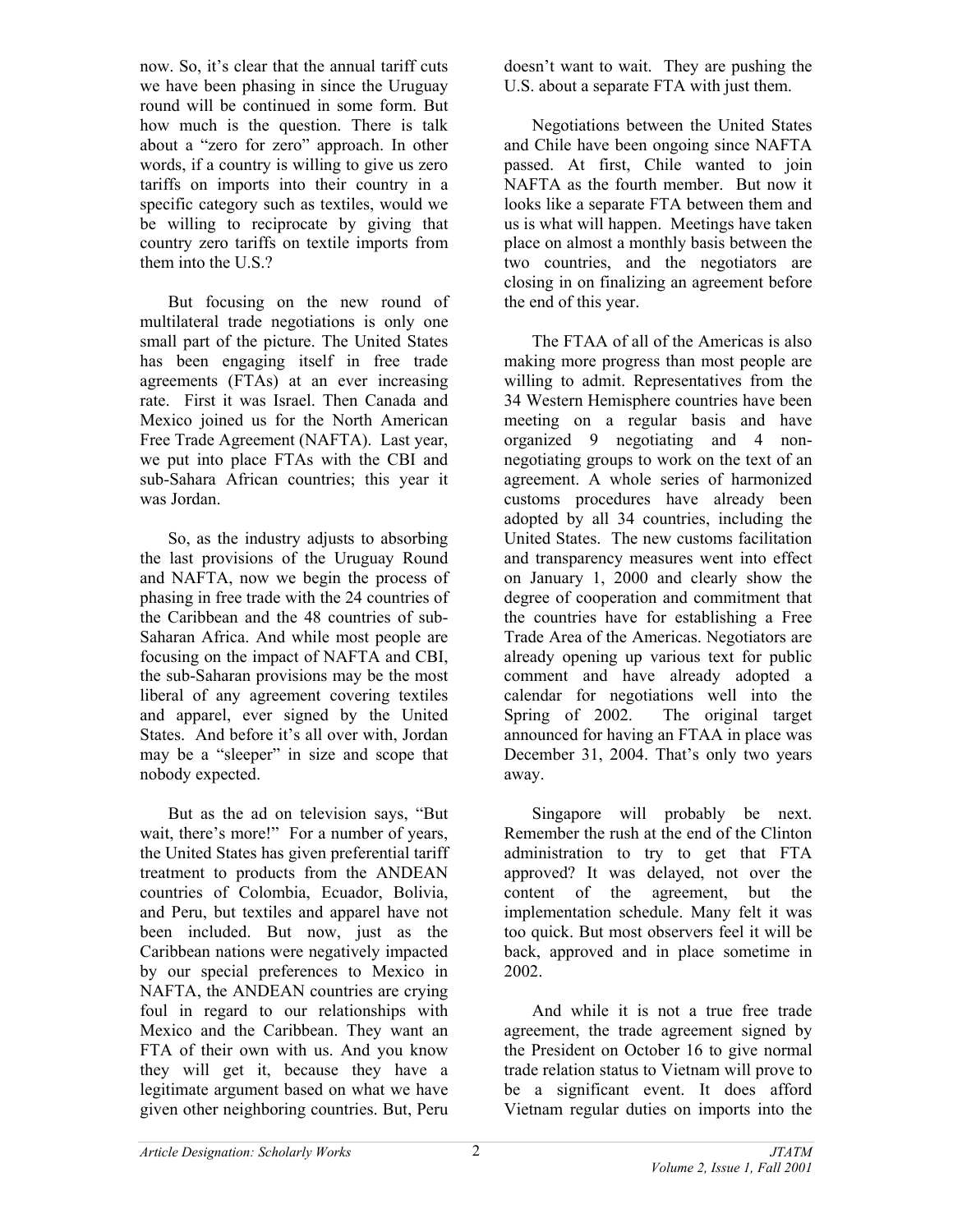U.S., and gives us some assurance that they will operate under international trading rules. But couple the Vietnamese work force with low price raw materials from that part of Asia, particularly China, and you are looking at a formidable manufacturing base for textiles and apparel. Vietnam alone could eventually rival the amount of goods we see coming in from the sub-Saharan African countries combined, even with duties.

 The other major accomplishment in Doha was approval of China's membership in the WTO effective December 11 this year. While China has had normal trade relations with the U.S. on an annual basis for a number of years, this makes those provisions permanent. And just like Vietnam, while they will move towards the adoption of international trading laws, just the sheer size of China as a low cost manufacturing country sends shivers down the spines of all types of established industries throughout North America and Europe.

 This will give China about three years to get ready for January 1, 2005 when the textile and apparel quota system is eliminated, as agreed to in the Uruguay Round. We have been telling everyone since 1994 this was coming, but few companies have really focused on what that means up until now, with the date staring them in the face. We have all seen what low priced textile and apparel items have done to the domestic textile industry with quotas; what will it be like without quotas?

 When first established, the quota system was to give us time to adjust by limiting the growth of textile and apparel imports into the developed countries. Even with quotas, imported textile and apparel items, have grown significantly over the years. Now the quota system will be removed and "ready or not," here we come!

 Even though imports have grown, the quota system did provide a degree of protection to those items and categories covered. But they also provided protection to a number of other items not covered by

quotas, particularly smaller ticket items like accessories. If a major exporting country had a basket quota on textiles and apparel, they had no interest in filling that valuable quota with lower priced items, but preferred to fill their basket with bigger ticket items. In 2005, that "protection by default" will be gone, and one has to wonder if the major textile and apparel exporting countries will now start paying attention to products and categories they have historically ignored because of the quota system?

 "But wait! There's even more!" Now, in the middle of the phase-in of all of these free trade agreements (and with more coming), we find ourselves in the middle of a war on terrorism. The Administration desperately needs Pakistan, and a few other countries, to stand fast with us in this fight. With many of these governments tenuous at best, if their economies slip, like the one in Pakistan, we could lose a critical partner in the military intervention against terrorism.

 In order to keep these countries, particularly Pakistan in the fold, and to prop up their economies and stifle internal dissent, a proposed relief package is being debated, which will undoubtedly include textiles and apparel. It is possible that all textile and apparel tariffs could be eliminated on goods not currently under quota. And that list is a long one. Furthermore, the elimination of quotas has been discussed. The European Union has already announced duty free access to its markets for textiles and apparel from Pakistan, simply increasing the pressure on the American government to match the offer.

 And now that China and Taiwan have both been granted membership in the WTO, the United States is being pressed politically to somehow show its continued support for Nationalist China (Taiwan). What better way to show that favoritism than a free trade agreement with Taiwan. Have no fear, legislation calling for such negotiations has already been introduced in the Senate.

 But if you think this is just a United States phenomenon, this rush to free trade, it